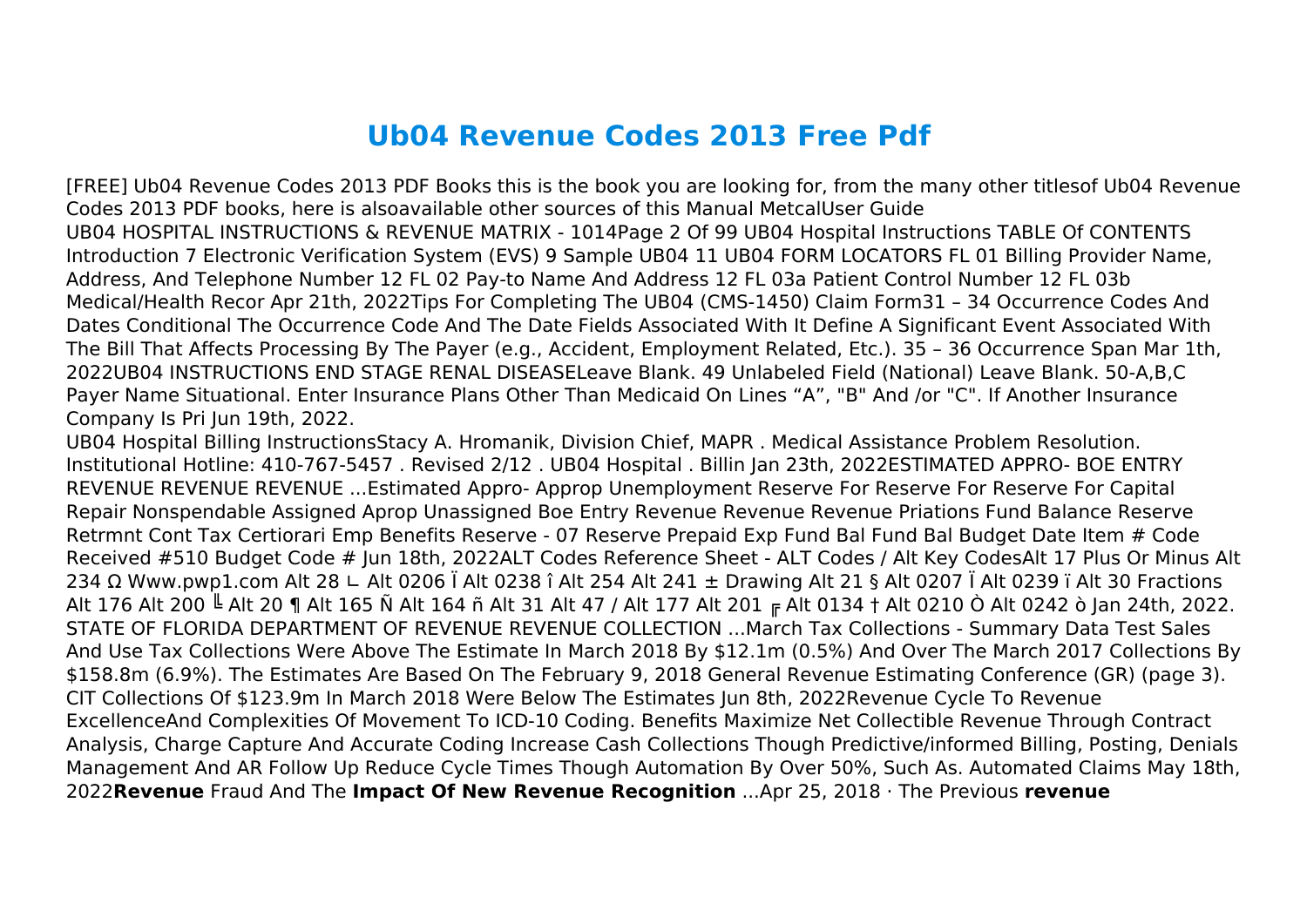**Recognition Standard** Has Been In Place For So Long That Many Companies Are Having Trouble Adapting To **the New** Rules. This Paper Includes A Discussion On **the New Revenue Recognition Standards**, Why **the New** Standards Were Needed, Ways That Companies Use **revenue Recognition** To Falsify Financial Statements And A Few Examples Of ... Mar 9th, 2022.

TITLE 15. REVENUE CHAPTER 5. DEPARTMENT OF REVENUE ...Supp. 12-2 Page 2 June 30, 2012 Title 15, Ch. 5 Arizona Administrative Code Department Of Revenue – Transaction Privilege And Use Tax Se Mar 3th, 2022TITLE 15. REVENUE CHAPTER 7. DEPARTMENT OF REVENUE …That Holds The Bingo Balls Or Objects Used In Bingo Games. "Special Bonus Game" Means A Series Of Bingo Games, Played On The Same Day Of Each Week During A Calendar Quarter, With A Quarterly Prize Limit Of \$12,000. "Split-the-pot" Means A Bingo Game In Which The Prize Is A P Jun 5th, 2022Revenue Form K-4 KENTUCKY DEPARTMENT OF REVENUE …Revenue Form K-4 42A804 (11-13) KENTUCKY DEPARTMENT OF REVENUE EMPLOYEE'S WITHHOLDING EXEMPTION CERTIFICATE Pa Feb 16th, 2022.

21 Revenue Strategy Examples To Kickstart Your Revenue …4. How Do We Define Our Complete Sales Process And Sales Funnel? 5. How Do We Define Success? Measure Metrics 6. How Do We Measure The Effectiveness Of Our Sales Process? 7. How Do We Measure The Effectiveness Of Each Stage Of Our Sales Process? 8. How Are Sales Results Measured? 9. What Is Our ROI On Our Marketing Efforts? 10. Apr 12th, 2022Evolving Dynamics: From Revenue Management To Revenue …SWOT Analysis, A Tool Used To Evaluate A Hotel's Strengths, Weaknesses, Opportunities, And Threats. In A SWOT Analysis The Strengths And Weaknesses Of A Hotel Are Compared To Those Of Its Competitive Set. Opportunities And Threats Are The External Factors That May Influence The Hotel's Business. Mar 23th, 2022# Company Revenue 2019 Revenue 2018 Change Country …198 Ardyss 61 60 2% US 199 Pieroth Wein 60 60 0% DE 200 Karatbars 55 55 0% DE 201 Thanks AI 54 53 2% JP 202 VYVO 53 0 5300% US 203 LifeWave 51 50 2% US 204 QSciences 51 32 59% US 205 JR Watkins 50 50 0 Apr 19th, 2022. TENNESSEE DEPARTMENT OF REVENUE REVENUE RULING # …The Application Of The Tennessee Sales And Use Tax To Onhold Messaging Services , VideoCast Programming Services, And Overhead Music Services. SCOPE . Revenue Rulings Are Statements Regarding The Substantive Application Of Law And Statements Of ... All Written And Recorded Material Remains The Property Ofthe Mar 6th, 2022SECTION 3 REVENUE CODES - INPATIENT0101 All-Inclusive Room And Board ALL INCL R&B . 011X Room And Board - Private (Medical Or General) 0110 General Classification ROOM-BOARD/PVT . 0111 Medical/Surgical/Gyn MED-SUR-GY/PVT . 0112 Obstetric OB/PVT . 0113 Pediatric PEDS/PVT . 0114 Psychiatric PSYCH/PVT . 0116 Detoxification DETOX/PVT . 0117 Oncology ONCOLOGY/PVT . 0118 ... Feb 4th, 2022Behavioral Health Revenue Codes - Beacon Health Options1000 – General Classification 1001 – Residential Treatment -- Psychiatric 1002 – Residential Treatment – Chemical Dependency 1003 – Supervised Living 1004 – Halfway House 1005 – Group Home Pamela Greenberg,